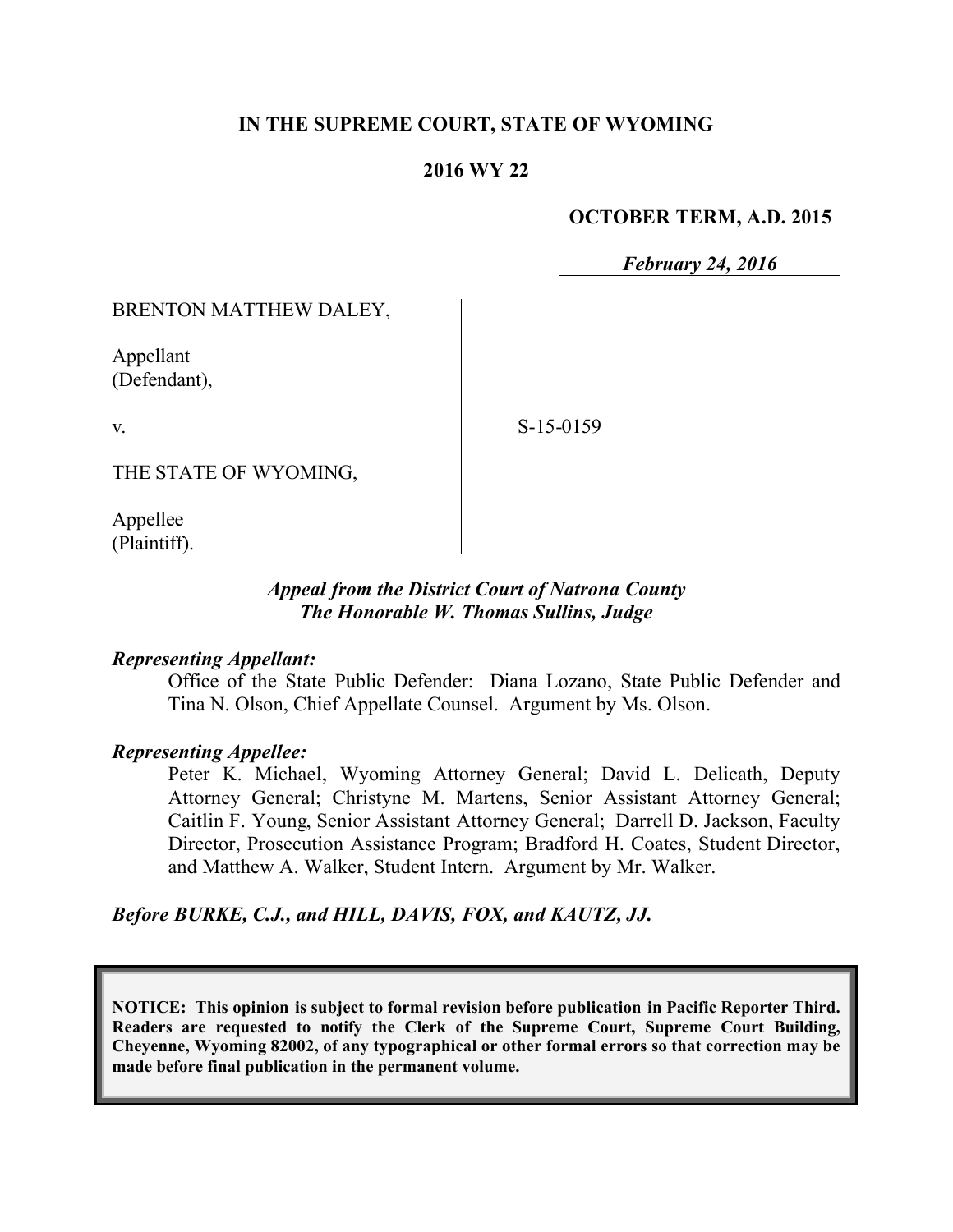**HILL,** Justice.

[¶1] Brenton Daley appeals his conviction of misdemeanor unlawful possession of a controlled substance (methamphetamine). He claims that the State failed to present sufficient evidence of the quantity and form of the methamphetamine. We will affirm.

## **ISSUE**

[¶2] Brenton Daley presents one issue for our review:

Was there insufficient evidence to convict [Daley], as there was no testimony as to the form (liquid, powder, crystalline, pill or capsule) of the controlled substance?

# **FACTS**

[¶3] In September of 2014, the Casper Police Department responded to a report that a man was "acting strangely" near the railroad tracks, laying on the tracks, throwing his shoes around, and walking on the tracks. A subsequent search of the area led police to Brenton Daley.

[¶4] Right away, the police observed that Mr. Daley was sweating, speaking "in a rapid manner," making "quick, jerky movements," and was not "making a whole lot of sense." The police immediately suspected Mr. Daley to be under the influence of something. After the police realized an active arrest warrant existed for Mr. Daley, they arrested him and confiscated a white plastic bag that was found at his feet.

[¶5] The white plastic bag obtained by police contained a Crown Royal bag, inside of which was another black pouch. Inside the pouch was a broken glass pipe with residue. In the inspecting officer's opinion, the residue was consistent with methamphetamine. The residue was eventually tested by the Wyoming State Crime Laboratory and the results indicated positive for methamphetamine.

[¶6] Based upon the positive results from the crime lab, Mr. Daley was then charged with one misdemeanor count of unlawful possession of a controlled substance in violation of Wyo. Stat. Ann.  $\S 35-7-1031(c)(i)$ . Although only charged with a misdemeanor, if convicted, Mr. Daley would be guilty of felony possession because it would be his third misdemeanor conviction for the same offense.

[¶7] On January 5, 2015, a jury found Mr. Daley guilty of unlawful possession of methamphetamine. Because it was Mr. Daley's third or subsequent offense, he was sentenced to serve three and a half years to five years in prison with 228 days of credit for time served. This appeal followed.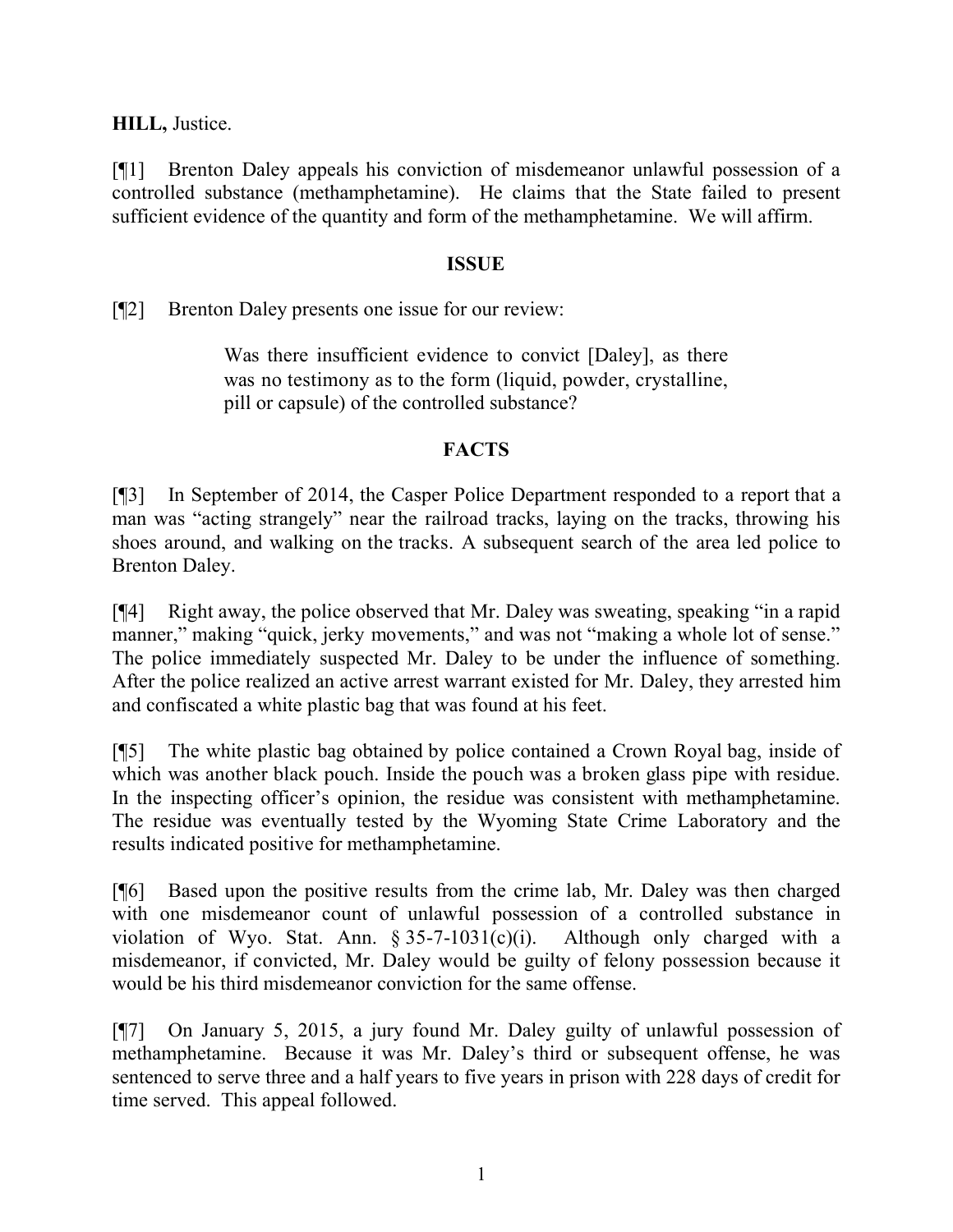#### **DISCUSSION**

[¶8] Mr. Daley argues there was insufficient evidence to convict him in that the State had the burden to show the *form* of the substance Mr. Daley was charged with possessing, and the State failed to meet its burden to show the form. The State argues that because the quantity and form of the substance relate to the penalty phase, it was not required under the relevant statute to prove the exact form of the substance Mr. Daley was charged with possessing. We apply a *de novo* standard of review to issues of statutory interpretation**.** *DRW v. DLP (In re ARW)*, 2015 WY 25, ¶ 11, 343 P.3d 407, 410 (Wyo. 2015).

[¶9] The statute we aim to interpret in this case is Wyo. Stat. Ann. § 35-7-1031(c) (LexisNexis 2015) which provides in relevant part:

> (c) It is unlawful for any person knowingly or intentionally to possess a controlled substance unless the substance was obtained directly from, or pursuant to a valid prescription or order of a practitioner while acting in the course of his professional practice, or except as otherwise authorized by this act. With the exception of dronabinol as listed in W.S. 35-7-1018(h), and notwithstanding any other provision of this act, no practitioner shall dispense or prescribe marihuana, tetrahydrocannabinol, or synthetic equivalents of marihuana or tetrahydrocannabinol and no prescription or practitioner's order for marihuana, tetrahydrocannabinol, or synthetic equivalents of marihuana or tetrahydrocannabinol shall be valid. Any person who violates this subsection:

> > (i) And has in his possession a controlled substance in the amount set forth in this paragraph is guilty of a misdemeanor punishable by imprisonment for not more than twelve (12) months, a fine of not more than one thousand dollars (\$1,000.00), or both. Any person convicted for a third or subsequent offense under this paragraph, including convictions for violations of similar laws in other jurisdictions, shall be imprisoned for a term not more than five (5) years, fined not more than five thousand dollars (\$5,000.00), or both. For purposes of this paragraph, the amounts of a controlled substance are as follows:

(A) For a controlled substance in plant form, no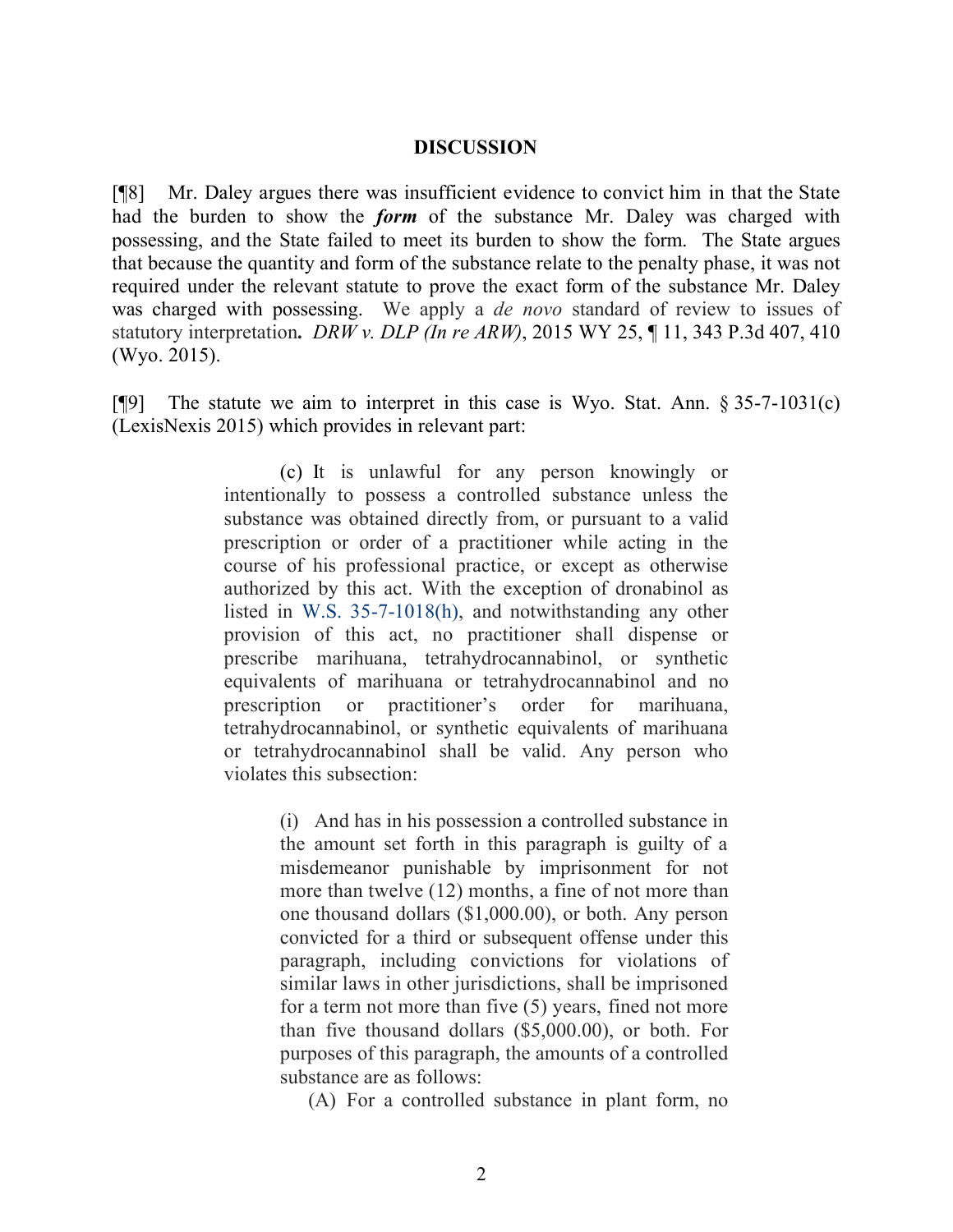more than three (3) ounces;

(B) For a controlled substance in liquid form, no more than three-tenths  $(3/10)$  of a gram;

(C)For a controlled substance in powder or crystalline form, no more than three (3) grams;

(D) For a controlled substance in pill or capsule form, no more than three (3) grams;

(E) For a controlled substance in the form of cocaine-based "crack" cocaine, no more than fivetenths  $(5/10)$  of a gram;

(F) For a controlled substance known as LSD (Lysergic acid diethylamide), no more than threetenths  $(3/10)$  of a gram.

[¶10] When interpreting statutes, we have said

our objective is to give effect to the legislature's intent. We start with the plain meaning of the language chosen by the legislature and apply that meaning if the language is clear and unambiguous. *Id*. "A statute is clear and unambiguous if its wording is such that reasonable persons are able to agree on its meaning with consistency and predictability."

*Weber v. State*, 2011 WY 127, ¶ 12, 261 P.3d 225, 228 (Wyo. 2011).

[¶11] The parties in this case agree that the statute is unambiguous but they have different interpretations of its plain meaning. Mr. Daley argues that the inclusion of the form of the controlled substance at issue in the penalty provision of the statute requires that the State prove, as an essential element, the form that was possessed by a defendant. However, the State argues that the penalty provision is separate and does not add an element to the crime. Our reading of the statute supports the State's position.

[¶12] The statute at issue criminalizes the possession of any and all quantities of controlled substances in *any and all forms* "unless the substance was obtained directly from, or pursuant to a valid prescription or order of a practitioner while acting in the course of his professional practice, or except as otherwise authorized by this act." § 35- 7-1031(c). The form and quantity are not elements of the crime of possession as charged in this case but instead a means of measurement as they relate to felony possession charges brought under Wyo. Stat. Ann. § 35-7-1031(c) (ii), (iii), and (iv) (LexisNexis 2015). The statute only denotes quantity and form of controlled substances to differentiate between misdemeanor and felony.